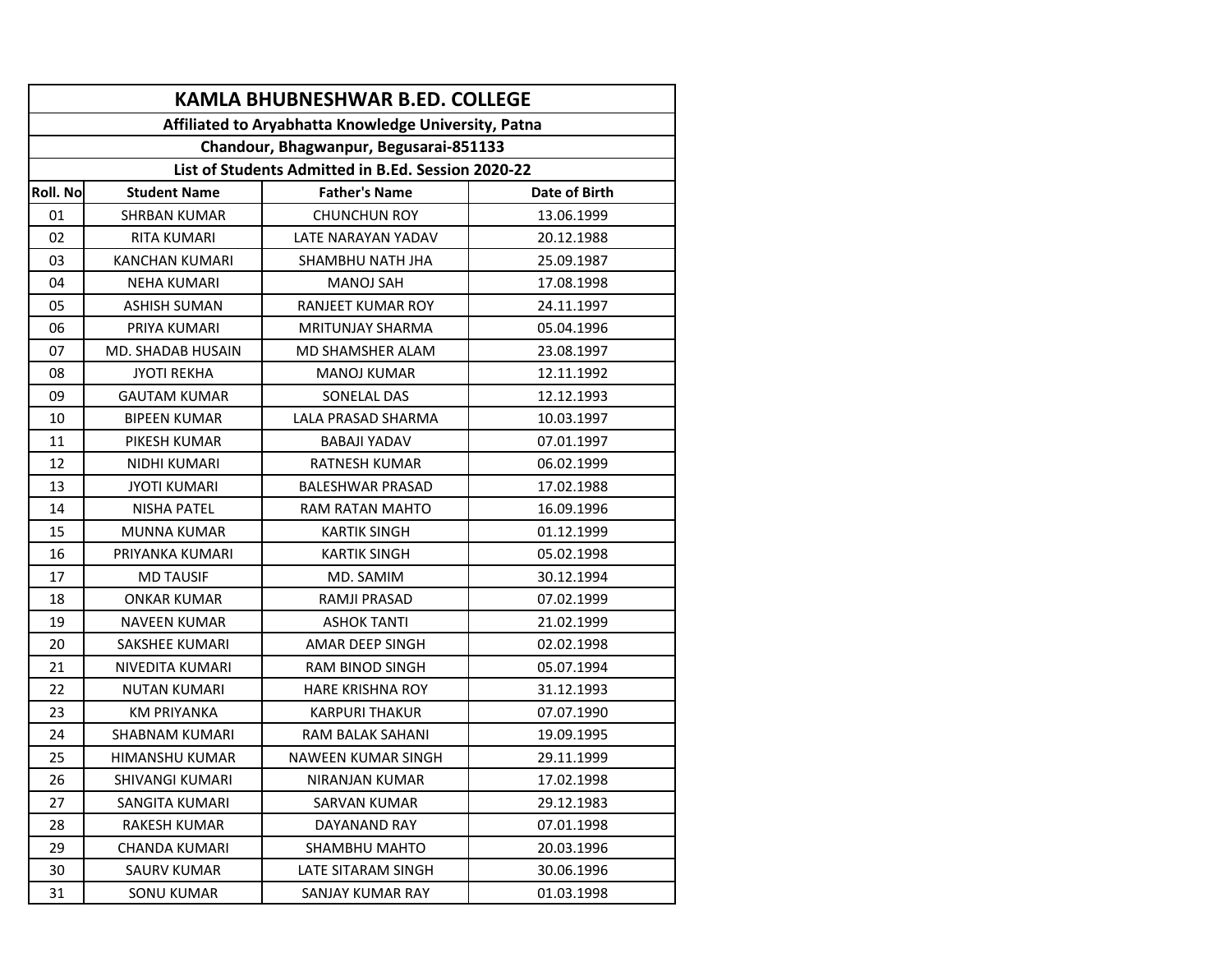| <b>KAMLA BHUBNESHWAR B.ED. COLLEGE</b>                                                         |                           |                            |               |  |  |  |  |
|------------------------------------------------------------------------------------------------|---------------------------|----------------------------|---------------|--|--|--|--|
| Affiliated to Aryabhatta Knowledge University, Patna<br>Chandour, Bhagwanpur, Begusarai-851133 |                           |                            |               |  |  |  |  |
|                                                                                                |                           |                            |               |  |  |  |  |
| <b>Roll. No</b>                                                                                | <b>Student Name</b>       | <b>Father's Name</b>       | Date of Birth |  |  |  |  |
| 32                                                                                             | NIRANJAN KUMAR            | ARUN PRASAD SINGH          | 20.09.1997    |  |  |  |  |
| 33                                                                                             | <b>KOMAL KUMARI</b>       | RAM PRAKASH SINGH          | 06.09.1999    |  |  |  |  |
| 34                                                                                             | <b>ARJU JYOTI</b>         | <b>VIVEKANAND SINGH</b>    | 05.01.1989    |  |  |  |  |
| 35                                                                                             | <b>BUDDHI NATH JHA</b>    | RUDRA KANT JHA             | 06.01.1991    |  |  |  |  |
| 36                                                                                             | <b>MISHU KUMARI</b>       | <b>SHIV SHANKAR PRASAD</b> | 01.01.1996    |  |  |  |  |
| 37                                                                                             | <b>PUJA BHARTI</b>        | <b>SIKANDAR SAHNI</b>      | 23.09.1995    |  |  |  |  |
| 38                                                                                             | SHIVANEE KUMARI           | <b>BRAJESH KUMAR SINGH</b> | 12.02.1998    |  |  |  |  |
| 39                                                                                             | <b>SINKI KUMARI</b>       | BIRENDRA PRASAD YADAV      | 18.06.1994    |  |  |  |  |
| 40                                                                                             | PRITI PRAMAR              | <b>DILIP SAHNI</b>         | 31.12.1996    |  |  |  |  |
| 41                                                                                             | <b>MANISHA KUMARI</b>     | <b>DHIRENDRA SINGH</b>     | 05.01.1990    |  |  |  |  |
| 42                                                                                             | <b>AMIT KUMAR</b>         | KABINDRA PRASAD SINGH      | 20.02.1993    |  |  |  |  |
| 43                                                                                             | <b>PUJA KUMARI</b>        | KAVINDRA PRASAD SINGH      | 10.06.1989    |  |  |  |  |
| 44                                                                                             | <b>NEHA KUMARI</b>        | SHRI KRISHNA KUMAR SINGH   | 27.09.1989    |  |  |  |  |
| 45                                                                                             | <b>KASHISH PRIYA</b>      | LALDHARI CHOUDHARY         | 06.07.1996    |  |  |  |  |
| 46                                                                                             | <b>GAURAV KUMAR</b>       | SAKALDEO PASWAN            | 21.12.1987    |  |  |  |  |
| 47                                                                                             | AHILYA KUMARI             | <b>BHARAT PASWAN</b>       | 10.07.1996    |  |  |  |  |
| 48                                                                                             | <b>CHULBUL KUMARI</b>     | RAJ KUMAR SINGH            | 05.05.1999    |  |  |  |  |
| 49                                                                                             | <b>BHARTI KUMARI</b>      | <b>MUKESH SINGH</b>        | 17.06.1999    |  |  |  |  |
| 50                                                                                             | <b>TANYA SHREE</b>        | RAMESH PRASAD SINGH        | 25.02.1993    |  |  |  |  |
| 51                                                                                             | SIMPAL KUMARI             | <b>VIJAY YADAV</b>         | 06.01.1999    |  |  |  |  |
| 52                                                                                             | SANJEEV KUMAR             | <b>ASHOK ROY</b>           | 16.08.1995    |  |  |  |  |
| 53                                                                                             | <b>ARUSHI KUMARI</b>      | <b>BALMIKI KUMAR</b>       | 30.08.1998    |  |  |  |  |
| 54                                                                                             | RAJRANI KUMARI            | SATYA NARAYAN PRASAD       | 17.02.1988    |  |  |  |  |
| 55                                                                                             | <b>KUM KUM KUMARI</b>     | SUBODH PRASAD SINGH        | 25.12.1988    |  |  |  |  |
| 56                                                                                             | <b>CHHOTU KUMAR MAHTO</b> | <b>ASHOK KUMAR MAHTO</b>   | 01.12.1994    |  |  |  |  |
| 57                                                                                             | SANJEETA KUMARI           | DEVENDRA YADAV             | 02.06.1996    |  |  |  |  |
| 58                                                                                             | ANUPAMA PRITAM            | ARVIND KUMAR VERMA         | 04.08.1989    |  |  |  |  |
| 59                                                                                             | <b>SUSHMITA KUMARI</b>    | JAI JAI RAM PASWAN         | 08.07.1999    |  |  |  |  |
| 60                                                                                             | KHUSHBU KUMARI            | ASHOK KUMAR                | 25.01.1998    |  |  |  |  |
| 61                                                                                             | AMBICA BHARTI             | ANIL KUMAR 'SUDHANSHU'     | 26.02.1998    |  |  |  |  |
| 62                                                                                             | <b>RAHUL KUMAR</b>        | <b>SANJAY KUMAR</b>        | 06.05.1997    |  |  |  |  |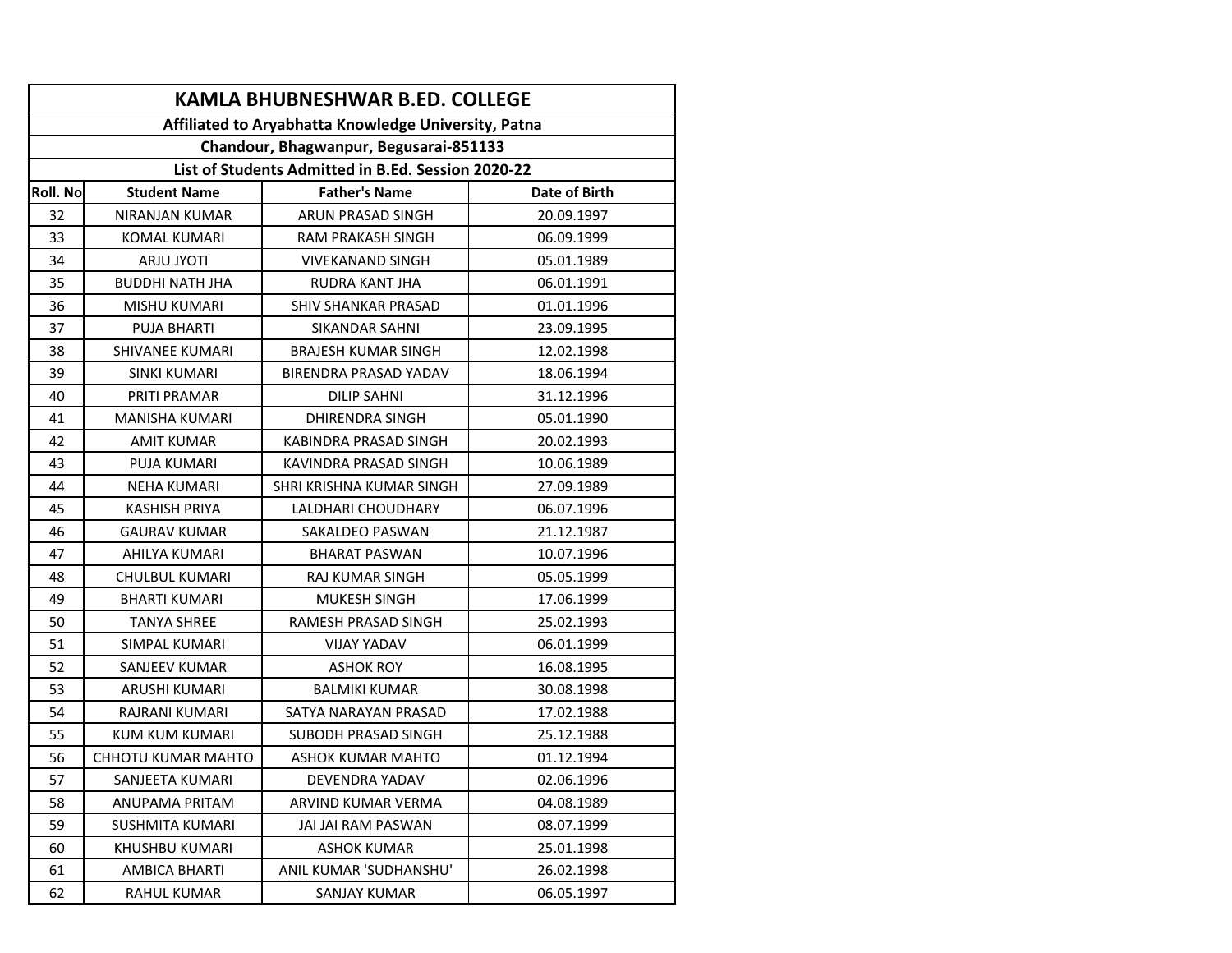| <b>KAMLA BHUBNESHWAR B.ED. COLLEGE</b>               |                       |                           |               |  |  |  |  |
|------------------------------------------------------|-----------------------|---------------------------|---------------|--|--|--|--|
| Affiliated to Aryabhatta Knowledge University, Patna |                       |                           |               |  |  |  |  |
| Chandour, Bhagwanpur, Begusarai-851133               |                       |                           |               |  |  |  |  |
| List of Students Admitted in B.Ed. Session 2020-22   |                       |                           |               |  |  |  |  |
| <b>Roll. No</b>                                      | <b>Student Name</b>   | <b>Father's Name</b>      | Date of Birth |  |  |  |  |
| 63                                                   | <b>BABLI KUMARI</b>   | <b>BAIJNATH SAHANI</b>    | 13.07.1997    |  |  |  |  |
| 64                                                   | <b>ANAND KUMAR</b>    | DAYANAND KUMAR            | 05.01.1994    |  |  |  |  |
| 65                                                   | PREETI KUMARI         | RAM BAHADUR MANDAL        | 26.11.1994    |  |  |  |  |
| 66                                                   | KUMARI SHIV PRIYEA    | <b>RAMSWROOP SINGH</b>    | 05.12.1992    |  |  |  |  |
| 67                                                   | RAGHUNANDAN KUMAR     | LATE PRAMOD PRASAD SAH    | 13.03.1988    |  |  |  |  |
| 68                                                   | NISHA KUMARI          | PRADIP PR. KESHARI        | 17.02.1997    |  |  |  |  |
| 69                                                   | <b>MANIKANT KUMAR</b> | SITARAM MANDAL            | 13.08.1993    |  |  |  |  |
| 70                                                   | <b>CHETAN KUMAR</b>   | JAWAHAR SHARMA            | 11.12.1996    |  |  |  |  |
| 71                                                   | <b>RUPA KUMARI</b>    | RAJNITI PRASAD YADAV      | 05.01.1998    |  |  |  |  |
| 72                                                   | <b>VISHAL KUMAR</b>   | ANIL KUMAR RAJAK          | 12.06.1995    |  |  |  |  |
| 73                                                   | AMRITA KUMARI         | NARAYAN YADAV             | 05.09.1997    |  |  |  |  |
| 74                                                   | MD. IKRAMUL HAQUE     | <b>MD. AMRUL</b>          | 02.04.1995    |  |  |  |  |
| 75                                                   | PUSHPA BHARTI         | ANIL KUMAR SINGH          | 31.08.1999    |  |  |  |  |
| 76                                                   | LABHLI KUMARI         | <b>NARESH SINGH</b>       | 12.10.1998    |  |  |  |  |
| 77                                                   | <b>MAUSAM KUMARI</b>  | LATE ARUN KUMAR SINGH     | 08.01.1999    |  |  |  |  |
| 78                                                   | <b>NITU KUMARI</b>    | <b>BINOD KUMAR</b>        | 10.05.1992    |  |  |  |  |
| 79                                                   | <b>JAYMALA KUMARI</b> | <b>RAM PUKAR RAY</b>      | 15.07.1996    |  |  |  |  |
| 80                                                   | NILOO KUMARI          | <b>BINOD RAY</b>          | 05.06.1994    |  |  |  |  |
| 81                                                   | SHWETA KUMARI         | <b>MUNNA KUNWAR</b>       | 02.12.1996    |  |  |  |  |
| 82                                                   | <b>MILEE KUMARI</b>   | RAJENDRA PRASAD           | 07.10.1984    |  |  |  |  |
| 83                                                   | KANCHAN KUMARI        | <b>MAHESH SAH</b>         | 06.04.1999    |  |  |  |  |
| 84                                                   | <b>SUMAN KUMARI</b>   | SANJEET SAH               | 22.09.1999    |  |  |  |  |
| 85                                                   | <b>ROSHNI KUMARI</b>  | <b>RAM PRAVESH PANDIT</b> | 01.11.1998    |  |  |  |  |
| 86                                                   | KHUSHBU BHARTI        | DHARMENDRA PRASAD YADAV   | 30.11.1992    |  |  |  |  |
| 87                                                   | ANAMIKA KUMARI        | <b>AWADHESH PRASAD</b>    | 21.01.1995    |  |  |  |  |
| 88                                                   | MINAKSHI RANI         | SHYAM SUNDER PARSAD       | 05.07.1987    |  |  |  |  |
| 89                                                   | RESHAMI KUMARI        | KAMAL KISHOR MEHTA        | 06.02.1995    |  |  |  |  |
| 90                                                   | <b>RUBY KUMARI</b>    | PARMANAND TATI            | 04.07.1995    |  |  |  |  |
| 91                                                   | KUNDAN BHARTI         | HEERA LAL MAHTO           | 15.02.1998    |  |  |  |  |
| 92                                                   | RAHUL KUMAR           | <b>SUNIL KUMAR</b>        | 07.12.1998    |  |  |  |  |
| 93                                                   | RIMJHIM KUMARI        | BIRENDRA PRASAD SINGH     | 10.11.1995    |  |  |  |  |